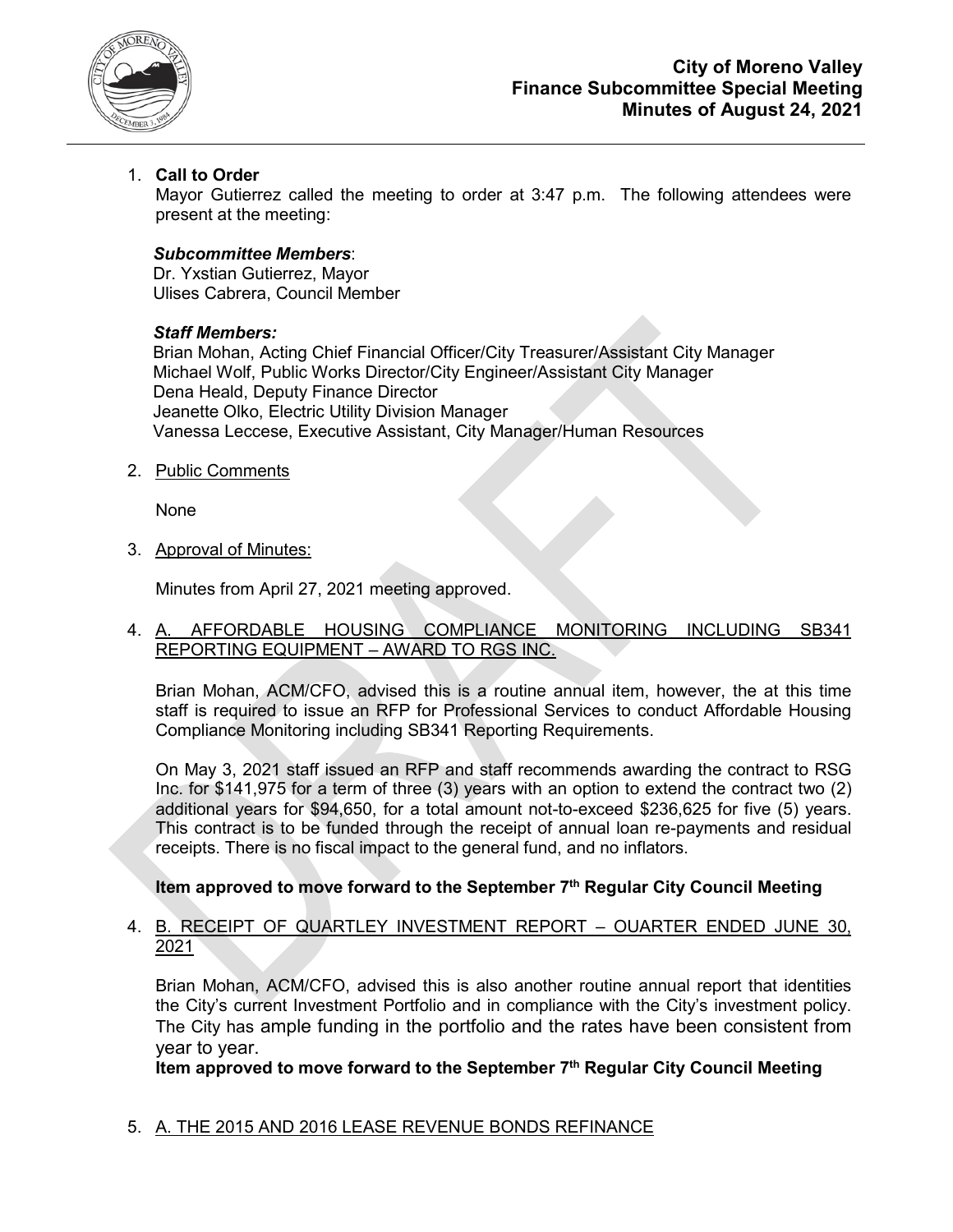Brian Mohan, ACM/CFO, mentioned as part of the City's ongoing effort to implement budgetary savings and reduce costs, staff has identified and discussed the opportunity to take advantage of favorable levels in interest rate to refinance the 2015 & 2016 Lease Revenue Bonds (Moreno Valley Utility Bonds).

Staff seeks Council approval to refinance \$35 million principal refinancing that will mature in 2045. The total estimated cash flow savings will be over \$4.4 million over the term of the refinancing. The net present value savings are estimated at 10.37 % as a percentage of the refunded principal amount. The same process was accomplished for the 2015-2016 bonds.

### 5. B. ACCEPT THE U.S. DEPARTMENT OF TREASURY EMERGENCY RENTAL ASSISTANCE PROGRAM PART 2 (ERAP 2) FUNDS

Brian Mohan, ACM/CFO, provided a verbal summary of the report. The City received a letter from the U.S. Department of Treasury notifying that a second round of Emergency Rental Assistant Program funding has been awarded to the City in the amount of \$5 million.

Staff recommends to proceed with the same process as the first round of funds to ensure the funds can be used locally for Moreno Valley residents. Therefore, staff would like to continue the partnerships with United Way for \$5 million and Riverside County for \$6 million to effectuate, the allocation of these funds to our residents.

Staff anticipates to kick-off ERAP 2 late September or early October. Also, the City will continue marketing the program and look for ways to collaborate even more with ERAP 2 to make tenants and landlords aware of the new round of funds that have been made available to them through outreach.

#### 6. Chief Financial Officer Comments

There were no comments from the Chief Financial Officer.

#### Council Member Comments

Mayor Dr. Yxstian Gutierrez had no comments, and thanked staff.

Council Member Ulises Cabrera had no comments, and also thanked staff.

7. Adjournment

Meeting adjourned at 4:13 p.m.